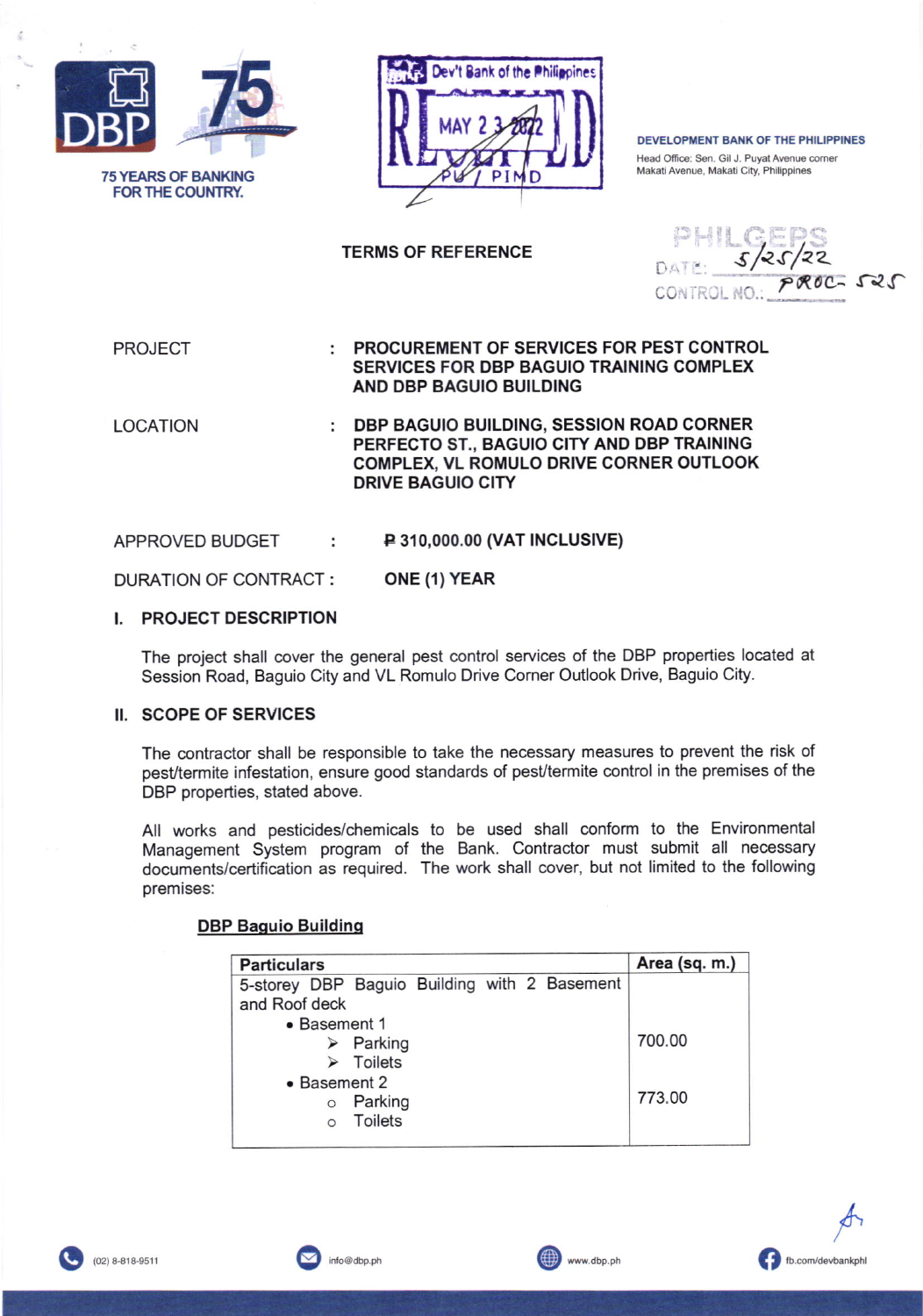

 $\frac{1}{\sqrt{2}}$ 

 $\mathcal{Q}$  $\sim$   $\alpha$ 

TERMS OF REFERENCE<br>PROCUREMENT OF SERVICES FOR THE GENERAL PEST CONTROL OF DBP BAGUIO BUILDING AND DBPTC

| <b>Particulars</b> |                    |                                            | Area (sq. m.) |
|--------------------|--------------------|--------------------------------------------|---------------|
|                    |                    | 1. Ground Floor                            | 735.00        |
|                    |                    | $\triangleright$ Baguio Branch             |               |
|                    |                    | $\triangleright$ Lobby                     |               |
|                    | ↘                  | <b>KFC</b>                                 |               |
|                    |                    | > MDF Room                                 |               |
|                    |                    | $\triangleright$ Toilets (he & she)        |               |
|                    | 2. Second Floor    |                                            | 732.00        |
|                    |                    | > RMC-Central Luzon                        |               |
|                    |                    | $\triangleright$ Hallway                   |               |
|                    |                    | > MDF Room                                 |               |
|                    |                    | $\triangleright$ Toilets (he & she)        |               |
| 3.                 | <b>Third Floor</b> |                                            | 772.00        |
|                    | $\triangleright$   | <b>PRULIFE</b>                             |               |
|                    |                    | $\triangleright$ Hallway                   |               |
|                    |                    | > MDF Room                                 |               |
|                    |                    | $\triangleright$ Toilets (he & she)        |               |
|                    |                    | 4. Fourth Floor                            | 772.00        |
|                    |                    | $\triangleright$ FWD Insurance Corporation |               |
|                    |                    | $\triangleright$ Hallway                   |               |
|                    |                    | $\triangleright$ MDF Room                  |               |
|                    |                    | > Toilets (he & she                        |               |
| 5.                 | <b>Fifth Floor</b> |                                            | 772.00        |
|                    |                    | ▶ Vacant Space                             |               |
|                    |                    | $\triangleright$ Hallway                   |               |
|                    | $\triangleright$   | <b>MDF</b> Room                            |               |
|                    |                    | Toilets (he & she)                         |               |
|                    |                    | <b>Total Floor Area</b>                    | 5,256.00      |

# **DBP Training Complex**

| <b>Covered Areas</b>            | Area (sq. m.) |
|---------------------------------|---------------|
| 1) 2-storey Training Center     | 1,234.00      |
| • Ground Floor                  |               |
| o Training Rooms 1 & 2          |               |
| o Lobby area                    |               |
| o Office Room                   |               |
| $\circ$ Cafeteria               |               |
| o Kitchen                       |               |
| ○ Records' Room                 |               |
| $\circ$ Toilets (he & she)      |               |
| • Second Floor                  |               |
| $\circ$ Training Rooms 3, 4 & 5 |               |
| o Control Room                  |               |
| ○ Office Room                   |               |
| o Storage Room                  |               |
| o Toilets (he & she)            |               |

 $\sqrt{2}$